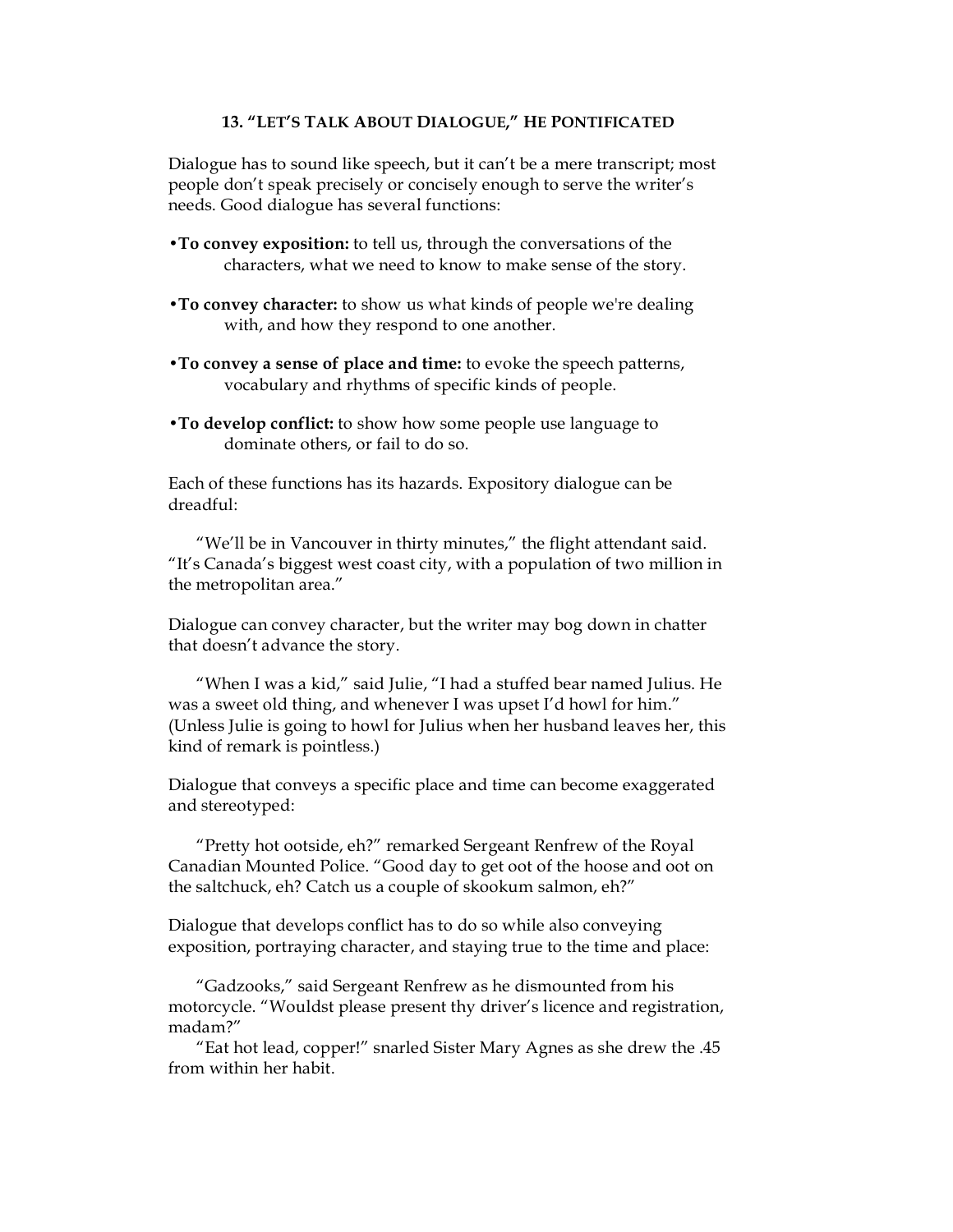## **Some Dialogue Hazards to Avoid:**

Too much faithfulness to speech: "Um, uh, y'know, geez, well, like, well."

Unusual spellings: "Yeah," not "Yeh" or "Yea" or "Ya."

Too much use of "he said," "she said."

Too much variation: "he averred," "she riposted"

Dialect exaggeration: "Lawsy, Miz Scahlut, us's wuhkin' jes' as fas' as us kin."

Excessive direct address: "Tell me, Marshall, your opinion of Vanessa." "I hate her, Roger." "Why is that, Marshall?" "She bullies everyone, Roger."

## **Some Dialogue Conventions to Consider:**

Each new speaker requires a new paragraph, properly indented and set off by quotation marks.

"Use double quotations," the novelist ordered, "and remember to place commas and periods *inside* those quotation marks."

"If a speaker goes on for more than one paragraph," the count responded in his heavy Transylvanian accent, "do not close off the quotation marks at the end of the first paragraph.

"Simply place quotation marks at the beginning of the next paragraph, and carry on to the end of the quotation."

Use "he said" expressions only when you must, to avoid confusion about who's speaking. You can signal increasing tension by moving from "he said" to "he snapped," to "he snarled," to "he bellowed furiously." But the dialogue itself should convey that changing mood, and make such comments needless.

Action as well as speech is a part of dialogue. We expect to know when the speakers pause, where they're looking, what they're doing with their hands, how they respond to one another. The characters' speech becomes just one aspect of their interactions; sometimes their words are all we need, but sometimes we definitely need more.

This is especially true when you're trying to convey a conflict between what your characters say and what they feel: their nonverbal messages are going to be far more reliable than their spoken words.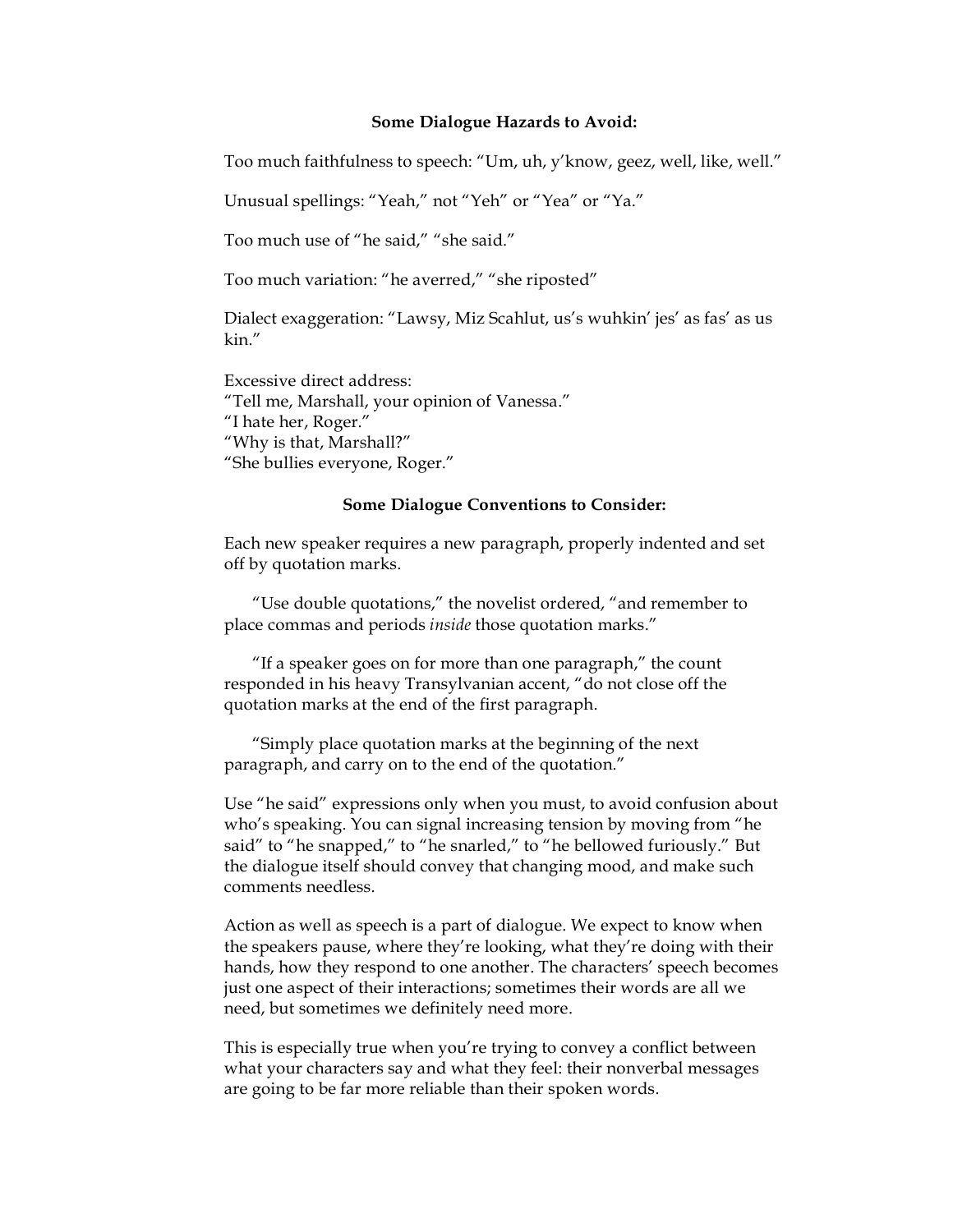Speak your dialogue out loud; if it doesn't sound natural, or contains unexpected rhymes and rhythms, revise it.

Rely on rhythm and vocabulary, not phonetic spelling, to convey accent or dialect.

If you are giving us your characters' exact unspoken thoughts, use italics. If you are paraphrasing those thoughts, use regular Roman type:

*Now what does she want?* he asked himself. *Isn't she ever satisfied?*

Marshall wondered what she wanted now. She was never satisfied.

If you plan to give us a long passage of inner monologue, however, consider the discomfort of having to read line after line of italic print. If you wish to emphasize a word in a line of italics, use Roman: *Isn't she* ever *satisfied?*